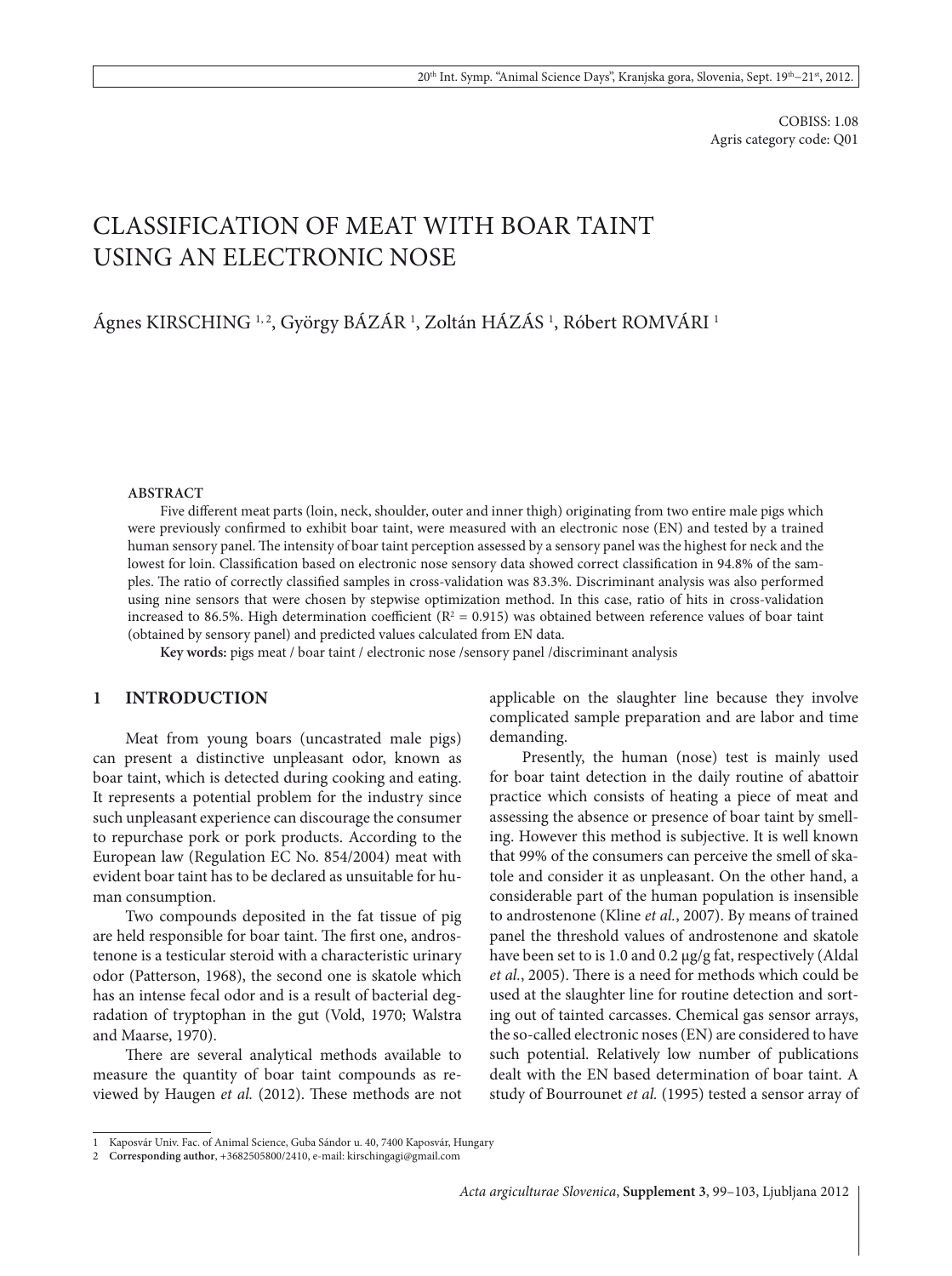five metal oxide sensors (MOS). An EN instrument built up from semi conductive polymer sensors along with human panel test was used in a study of Annor-Frempong *et al.* (1998). Hansen *et al.* (2005) calibrated a MOS-based instrument with GC-MS (gas cromatography coupled with mass spectrometry) method. All the mentioned studies demonstrated a potential of EN methods. Using a commercially available ion mobility spectroscopy based EN instrument, androstenone and skatole samples were discriminated accurately with sample separation limit of 0.50 μg/g and 0.21 μg/g, respectively (Vestergaard *et al.*, 2006). Using an Alpha-MOS EN system detection limits of 0.5 and 0.2 ppm were established (for androstenone and skatole, respectively; Merk, 2007).The aim of the present study was to test the applicability of EN instrument αFox 4000 (ALPHA MOS, Toulouse, France) with 18 metal oxide sensors for a discrimination of boar tainted samples of different meat parts.

## **2 MATERIALS AND METHODS**

## 2.1 Samples and preparation

Pork chops originating from two entire male pigs with previously determined boar taint odor were used. The samples were taken from five different carcass parts, loin (1), neck (2), shoulder (3), outer (4) and inner (5) thigh.

Meat samples of alike geometrical form and weighing app. 2 g were mixed and heated for one hour at 75 °C in nylon bags. For EN measurements the gravy and the solid parts were separated, and the gravy was diluted with distilled water to double volume. Finally, 20 parallels composed of 1 ml of dilution and 1 g of homogenized meat were prepared for each sample type. The vials were closed with silica septa and stored at −20 °C until the EN analysis. Meat samples of app. 100 g were stored at −20 °Cuntil the sensory panel test.

### 2.2 Selection, training of panelists, and sensory analysis procedure

University students  $(n = 17)$  were invited to serve as panelists. They were first trained for androstenone sensitivity using a triangle test according to Lunde *et al.* (2009). The panel members were also familiarized with the odor of skatole by smelling the content of bottle containing 10 g of skatole diluted in 100 ml ethanol. In the second step, boar taint intensity of meat samples was assessed by panelists with previously proven androstenone sensitivity ( $n = 11$ ). Freshly cooked meat samples were homogenized and placed on the coded and covered plates. Panelists evaluated meat samples by opening the plates and immediate sniffing. They rated boar taint intensity of the samples using a 9 cm undivided line scale. The samples were served in the randomized order.

#### 2.3 Electronic nose measurement

An αFox 4000 (ALPHA MOS, Toulouse, France) type EN with 18 metal oxide sensors (MOS) was used. The adsorption of volatile compounds onto the MOS surface generates a change in the electrical resistance which varies with the type of compound and its concentration in the headspace (HS). According to the applied static HS technique, samples were placed in hermetically sealed vials of 10 ml. After the equilibrium has been established between the matrix and gaseous phase, an ALPHA MOS HS 100 auto sampler was used for sampling the HS. Synthetic air was used as a premanent air-flow. The acquisition time and time between subsequent analyses were 120 and 1080 s, respectively. Twenty parallel measurements were performed for each sample  $(n = 5)$ . The following parameters were used to ensure acceptable signal intensity values: sample temperature 80 °C, equilibration time 180 s with agitation, injection volume 3000 µl, injection speed 500 µl/s and the flow rate 150 ml/min.

#### 2.4 DATA EVALUATION

The multisensor arrays of EN were interfaced with computer which collected the sensor signals via RS-232 ports. The raw EN sensor values were saved in the form of relative resistance changes ( $\Delta R/R_0$ ). The classification of meat samples was performed by multivariate general linear hypothesis (MGLH) stepwise procedure and discriminant analysis (DA) using the SPSS 16 software. Results were verified by cross-validation (CV). Percentage of correctly classified samples (CV%) was used as indicator of accuracy of the method. Calibration method to predict human sensory score was developed by partial least squares (PLS) regression using AlphaSoft V.12 software.

#### **3 RESULTS AND DISCUSSION**

#### 3.1 Human sensory analysis

Among the seventeen panelists (12 women, 5 men) four were insensitive to androstenone. This 23.5% rate is in good accordance with the data published in the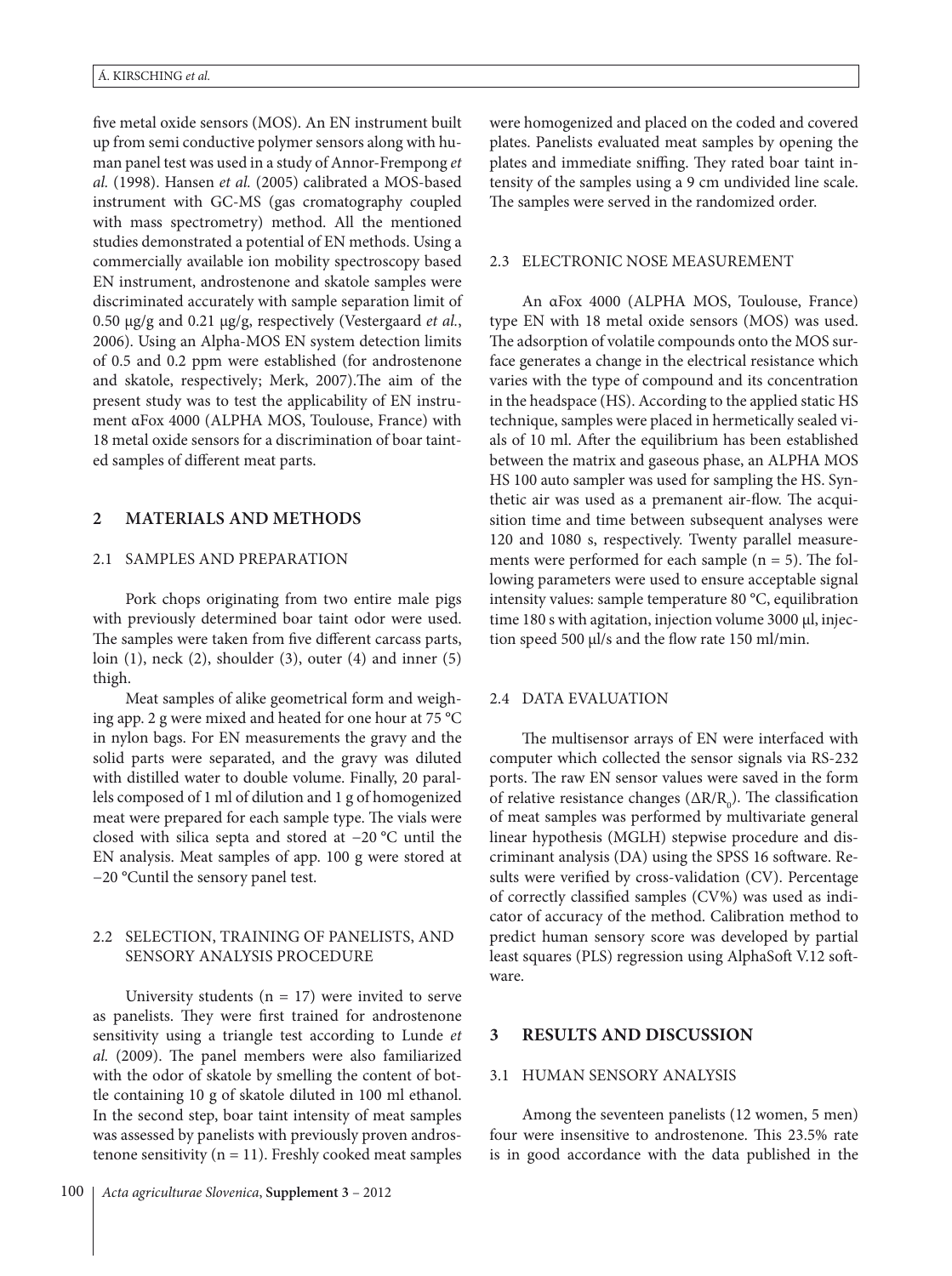*Table 1: The average boar taint score values given by the human sensory panel*

| Samples           | boar taint |  |
|-------------------|------------|--|
| Loin(1)           | 1.81       |  |
| Neck(2)           | 3.25       |  |
| Shoulder (3)      | 2.43       |  |
| Outer thigh (4)   | 2.63       |  |
| Inner thigh $(5)$ | 2.37       |  |
|                   |            |  |

literature. Depending on the sex and geographical location, the percentage of people anosmic to androstenone is evaluated to be between 15 and 30% (Bonneau, 2004). The highest intensity of boar taint as assessed by sensory

panel was found for the neck, and the lowest for the loin (Table 1), which agrees with fatness level of these pieces being the highest in neck and lowest in loin. Our result agrees with positive correlation  $(r = 0.64)$  between skatole and fat levels, reported by Rius and García-Regueiro (2001) and results of Pauly *et al.* (2010) who also found higher boar odor and flavor intensities in neck than LD chops. According to our knowledge no other published results regarding boar odor and boar flavor in different muscles exsist are in the literature.

# 3.2 Electronic nose measurement

In the first step, DA was performed. All sensor signals were used for classification. The classification was based on the previously (Material and methods paragraph) mentioned  $\Delta R/R_0$  and intensity values that were applied as input variables during DA. Four canonical discriminant functions were generated with the first two



*Figure 1: Discrimination of different meat samples using all EN sensors determined by the 1st and 2nd discriminant function (group 1: loin, group 2: neck, group 3: shoulder, group 4: outer thigh, group 5: inner thigh)*



*Figure 2: 3D graph of discrimination results for the five groups of meat samples when using all EN sensors (***■***: loin* **▼***: inner thigh* **◊***: outer thigh* **+***: shoulder* **\****: neck)*

describing 97.2% of the total variance. Figure 1. represents the five sample-groups in a two-dimensional space determined by the first two functions. The most distinct group – presumably due to its highest fat content – was formed by the neck chop samples (2).

According to the results (data not shown), 94.8% of originally grouped cases were correctly classified. The ratio of correctly classified samples during cross-validation was 83.3%.

All the misclassified samples belonged to the groups of thigh (outher – inner) which can be related to their similar fat content.

Based on the first three functions from DA (cumulative variance 98.9%) a 3D distribution of samples is presented in Fig. 2.

Additionally, 9 sensors (LY2/LG, LY2/G, LY2/AA, LY2/gCT, P10/2, P40/1, T70/2, P30/1, P40/2) were chosen by the stepwise optimization method, and only these were involved in the discriminant analysis. The ratio of correctly classified cases was 91.7%, but the cross-validation score (i.e. the number of correctly classified samples) was higher with the stepwise method, than that of using all the sensors, (86.5% vs. 83.3%). No miss-classification occurred within the group of neck chop samples. However, four samples of group 3 were placed into group 4, and three of group 4 samples were placed into group 3 (Table 2.).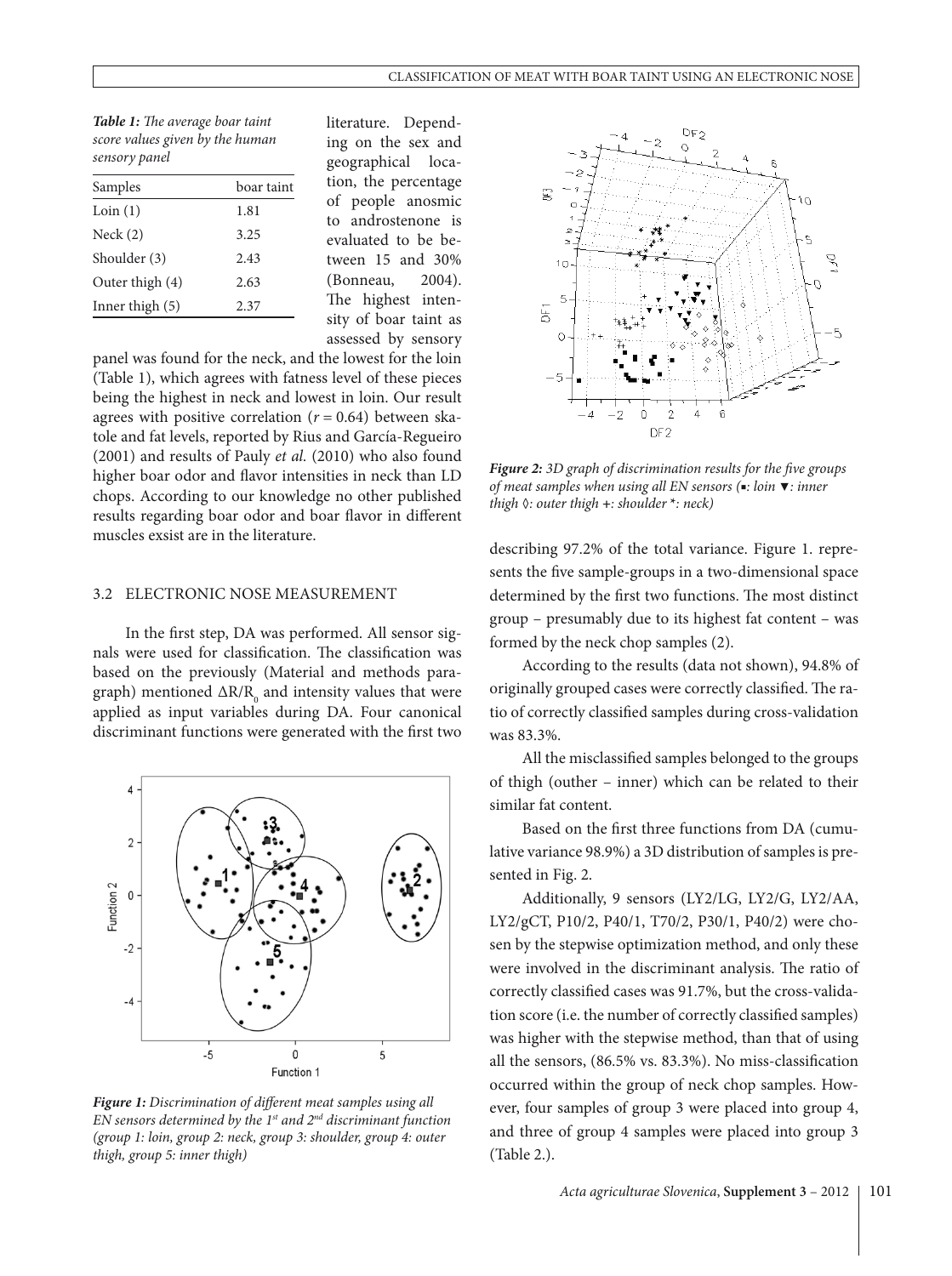*scores obtained for the different meat parts*

#### Á. KIRSCHING *et al.*

| Cross-validation | Loin(1) | Neck(2) | Shoulder (3) | Outer thigh $(4)$ | Inner thigh (5) | Total |
|------------------|---------|---------|--------------|-------------------|-----------------|-------|
| Loin(1)          | 15      |         |              |                   |                 | 17    |
| Nack(2)          |         | 20      |              |                   |                 | 20    |
| Shoulder (3)     |         |         | 15           |                   |                 | 19    |
| Outer thigh (4)  |         |         |              | 16                |                 | 20    |
| Inner thigh (5)  |         |         |              |                   |                 | 20    |

*Table 2: Successfully classified samples during cross-validation*

# 3.3 Correlation between sensory panel and electronic nose

Finally, PLS regression was used for quantitative evaluation of EN data in relation to sensory panel scores. Sensory panel values were averaged for each of five groups, and these average scores for boar taint were correlated with signals from all sensors. Results were evaluated by means of determination coefficient  $(R<sup>2</sup>)$ . Figure 3 shows the association between reference values of boar taint obtained by human nose and predicted values calculated by EN data. The  $R^2$  was 0.92 which denotes high accuracy, and proves the efficiency of the applied procedure.

# **4 CONCLUSIONS**

Based on the results of sensory panel it can be concluded that the intensity of boar taint perception increases with increasing level of fat content. Our study also proved, that the electronic nose is able to discriminate with high accuracy different meat parts presenting different levels of boar taint. The EN responses were successfully calibrated against sensory panel scores.

# **5 ACKNOWLEDGEMENT**

The financial support of TÁMOP-4.2.2/B-10/1-2010-0019 research grant is greatly acknowledged.

# **6 REFERENCES**

Annor-Frempong I.E., Nute G.R., Wood J.D., Whittington F.W., West A. 1998. The measurement of the responses to different odour intensities of boar taint using a sensory panel and an electronic nose. Meat Science: 50: 139–151

Aldal I., Andersen Ø., Engeli A.K., Haugen J.E., Grødum A., Fjetland O. 2005. Levels of androstenone and skatole and

 $1.6$  $1.7$  $1.8$  $1.9$  $2.0$  $2.1$  $2.2$  $23$  $2.4$ 25  $26$ 27  $28$ 2.9  $3.0$  $3.1$  $3.2$  $3.3$  $3.4$  $3.5$  $1.6$ Reference *Figure 3: Association between predicted (PLS) and reference (sensory panel) values of boar taint, based on EN data and human nose*